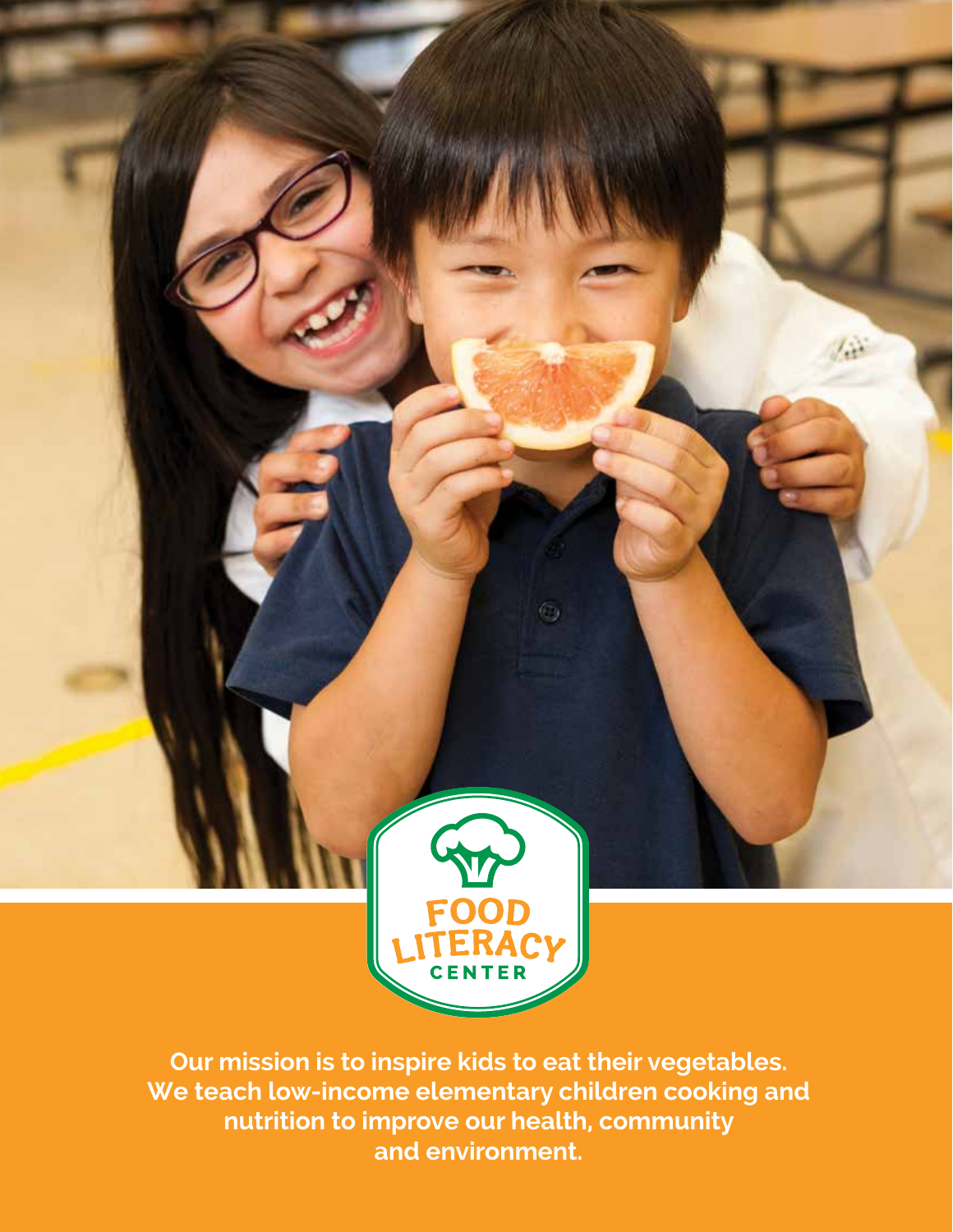### **YOUR DOLLARS AT WORK**

#### **New Schools**

----- <del>--------</del><br>We always promised to expand the number of schools receiving<br>food literacy education—and we're building on that promise. As tood literacy education—and we're building on that promise. As our budget grows, we invest your dollars directly into programs, our buaget grows, we invest your aoilars airectly into progro<br>reaching more kids and providing longer exposure. All new schools receive 13 weeks of food literacy programming in their first year. In their second year, we expand to 30 weeks. ecugnito programs, m<br>Id<br>rs be<br>in<br>d

| <b>YEAR</b> | # OF KIDS | # OF SCHOOLS |
|-------------|-----------|--------------|
| $2012 - 13$ | 12O       | 1            |
| 2013-14     | 380       | З            |
| 2014-15     | 735       | 5            |
| 2015-16     | 840       |              |





#### **Summer School**

We launched our first summer school program with ginger generous help from Sun & Soil Juice Company and Insight Coffee Roasters. The 2-month program ran at Leataata Floyd Elementary, where 100% of the students are on free and reduced lunch.

### **AWARDS & HIGHLIGHTS**

#### **Amber Stott, Chief Food Genius's Awards & Honors:**

Changemaker Fellow, *TEDx Sacramento* 20 Innovators Protecting the Planet, *Food Tank* Social Entrepreneur of the Year Award, *New Leaders Council Sacramento*  America's Farm-to-Fork Capital, *Steering Committee* Golden 1 Center Arena Sourcing Charter, *Advisory Board* 

#### **Food Literacy Center's Awards:**

Snail of Approval Award, *Slow Food Sacramento* Top 10 Most Inspirational Capital Region Nonprofits, *Comstock's Magazine & Kamere* Gold Participant, *Guidestar Exchange* 





### **foodliteracycenter.org**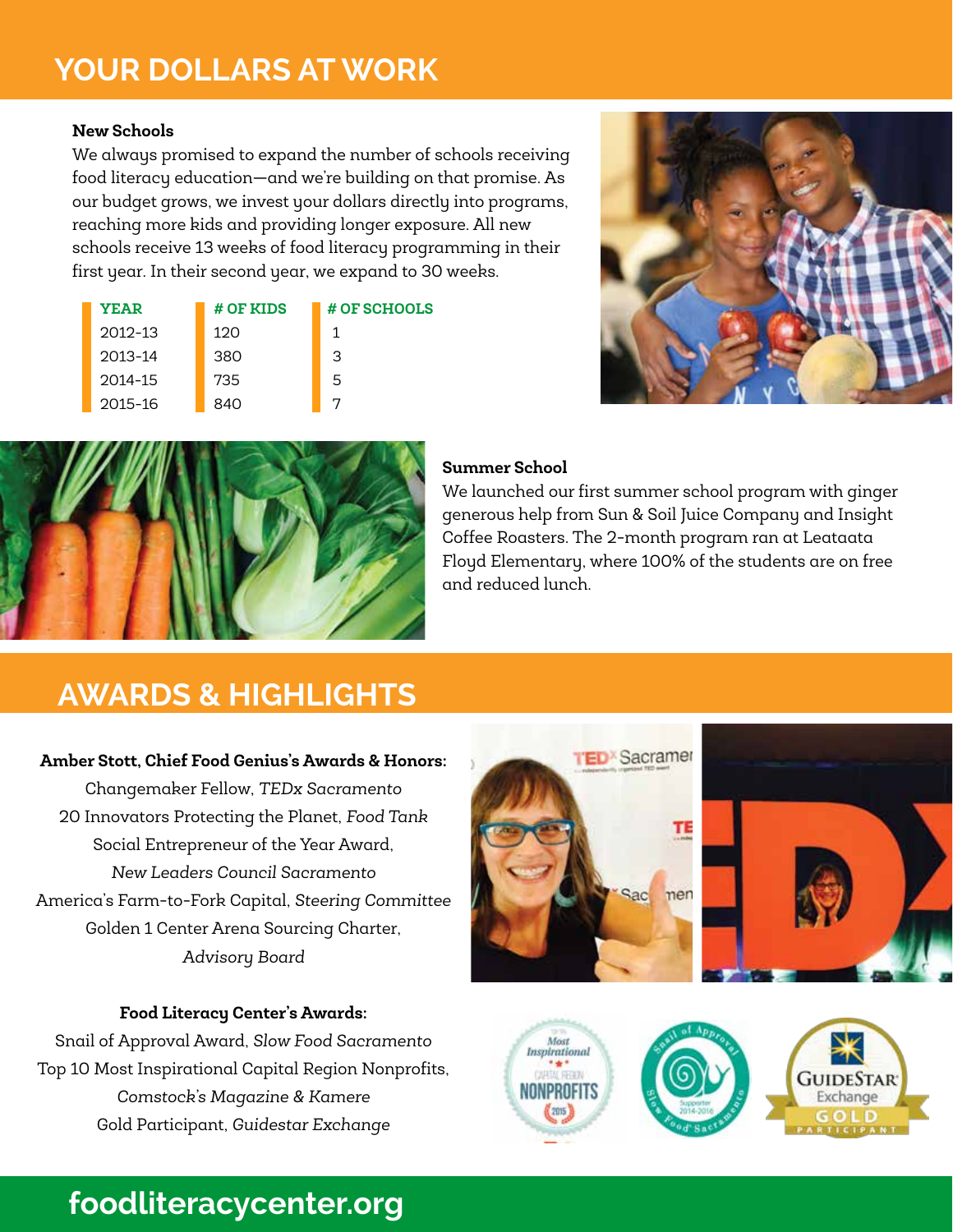### **COURTNE'S STORY**

Courtne is in third grade and has been a Food Literacy Center student since Kindergarten. Back then, she didn't like eating fruits and vegetables. She said her mom would buy them, but she didn't want to eat them.

"I only loved apples and bananas, and I didn't like carrots" she remembers. "Now I pretty much eat all the fruits and lots of vegetables. Now I really like carrots," she says with a smile.

In our cooking and nutrition classes for low-income elementary kids, our focus is on inspiring kids to eat their vegetables.

During every class, we provide Produce of the Day—a bite of a new, seasonal fruit or vegetable combined with fun facts about what kids are tasting.

Our goal is to expose kids to a wide variety of produce to improve their attitude towards healthy foods. Kids often hesitate the first time they encounter a new food, but with repeat exposure, they begin to grow adventurous—even excited to taste new foods.

### *"My favorite part is learning, and that at the end of class we get to taste the different foods," our food adventurer, Courtne, beams.*

Studies show that kids' early experiences eating fruits and vegetables are critical to building a lifetime of healthy eating habits.

Kids like Courtne repeatedly tell us that the Produce of the Day is their favorite part of food literacy classes. Imagine that! Our students learn to love exploring new foods. We call them Food Adventurers!

"My favorite part is learning, and that at the end of class we get to taste the different foods," our food adventurer, Courtne, beams.



"When everyone's talking I get sad," she says, "because I want to hear what the teacher is saying."

Courtne's first memory of food literacy class is from Kindergarten when she learned to follow a recipe and make a sun butter and apple sandwich. Using apples instead of jelly means the recipe has less sugar and more healthy fiber that kids need.

"At first I didn't think it was going to be a great sandwich," she recalls. "But then I tasted it and it was good!"

Today, Courtne makes lots of peanut butter sandwiches at home, experimenting with different fruits—and even vegetables!

"One time I tried it with carrots," she winces. "It wasn't the best."

Courtne's no longer afraid to try tasting new foods on her own. In fact, she tells us that she asks her mom to buy her more produce so she can make the recipes she's learned in class. She says her mom has started to buy "all kinds" of fruits and veggies.

"Whenever I eat, I make sure I have a fruit or a vegetable," Courtne declares proudly.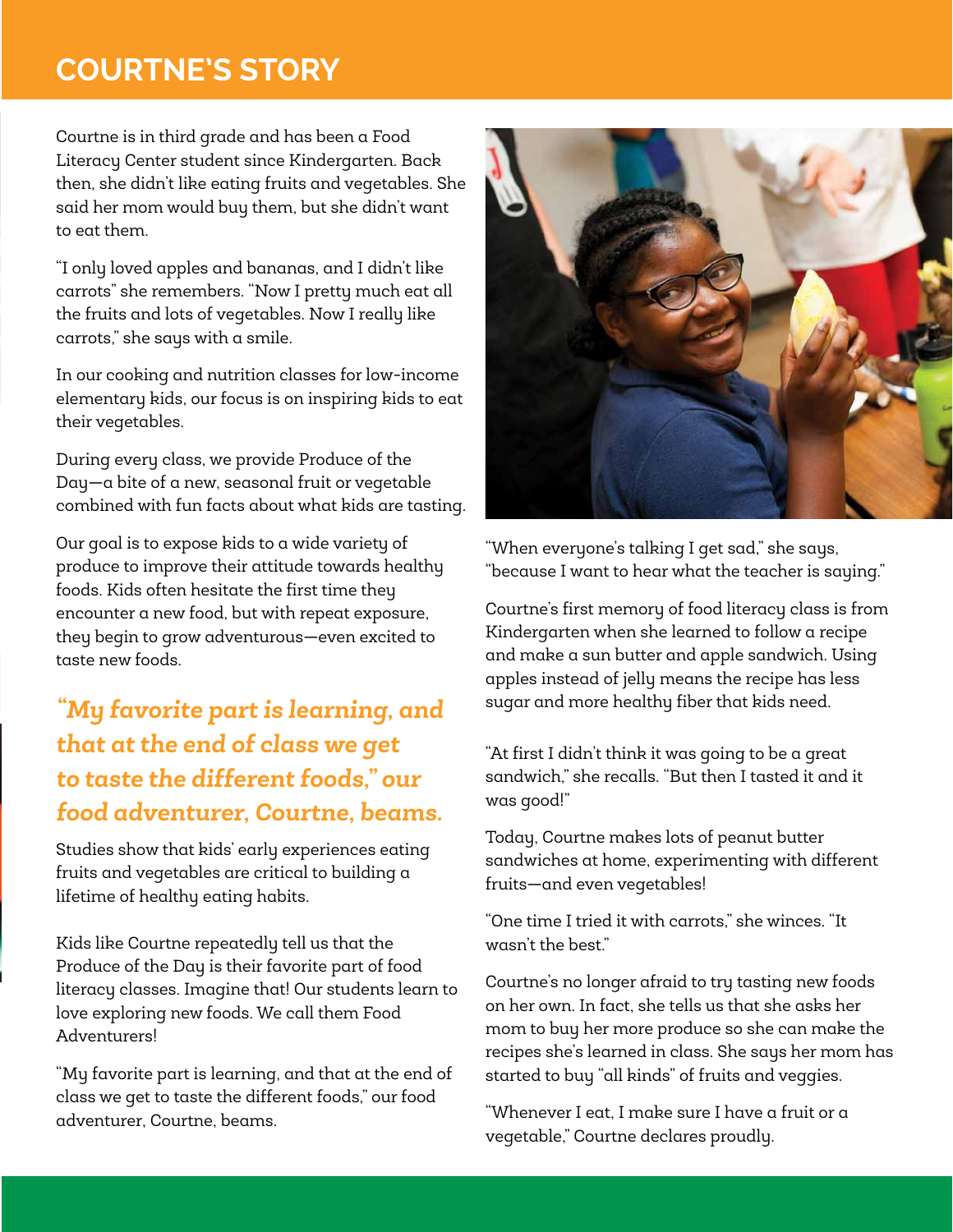### WHY FOOD LITERACY MATTERS **WHY FOOD LITERACY MATTERS**



 $_{\text{Only}}25\%$ of kids eat enough fruits and veggies.

 $40\%$  of Sacramento kids struggle with obesity.

# 51 51 51 51 51 웹 웹 웹 및

 $58\%$  of Sacramento kids use free/reduced lunch programs.

### **Only 6% of kids eat their daily recommended veggies. Thankfully, Food Literacy Center is here to help.**

#### **EVALUATION DATA**

We conduct rigorous evaluations to determine how well our programs are working. In the last year, we saw the following positive changes in knowledge, attitude and behavior of food literacy students:

#### **Knowledge:**

76% of kids can provide an example of a healthy vegetable.

83% of kids know how to read an easy recipe.

82% of kids know how to make a healthy snack.

81% of kids know how to choose foods that are healthy.

#### **Attitude:**

73% of kids agree it matters where our food is grown.

#### **Behavior:**

48.5% of kids took more apples at the end of the program 58.5% of kids took fewer chips at the end of the program 38.5% of kids took more carrots at the

end of the program

**BOARD OF DIRECTORS**

Amber K. Stott, Founding Executive Director Food Literacy Center

Nicole Rogers, Board Chair Farm-to-Fork Director, Sacramento Convention & Visitors Bureau

Callista Polhemus, Vice Chair Paragary Restaurant Group

Jillena Hernandez, Immediate Past Board Chair Assemblymember Ken Cooley's Office

> Justin Nordan, Treasurer Queue App

Dawnie Andrak, Secretary Capitol WebWorks, LLC

Elise Bauer, Board Member SimplyRecipes.com

Greg Lucas, Board Member California State Librarian

Laura Braden, Board Member Sacramento Kings

Elena Ruiz, Board Member Ami Bera for Congress



## **foodliteracycenter.org**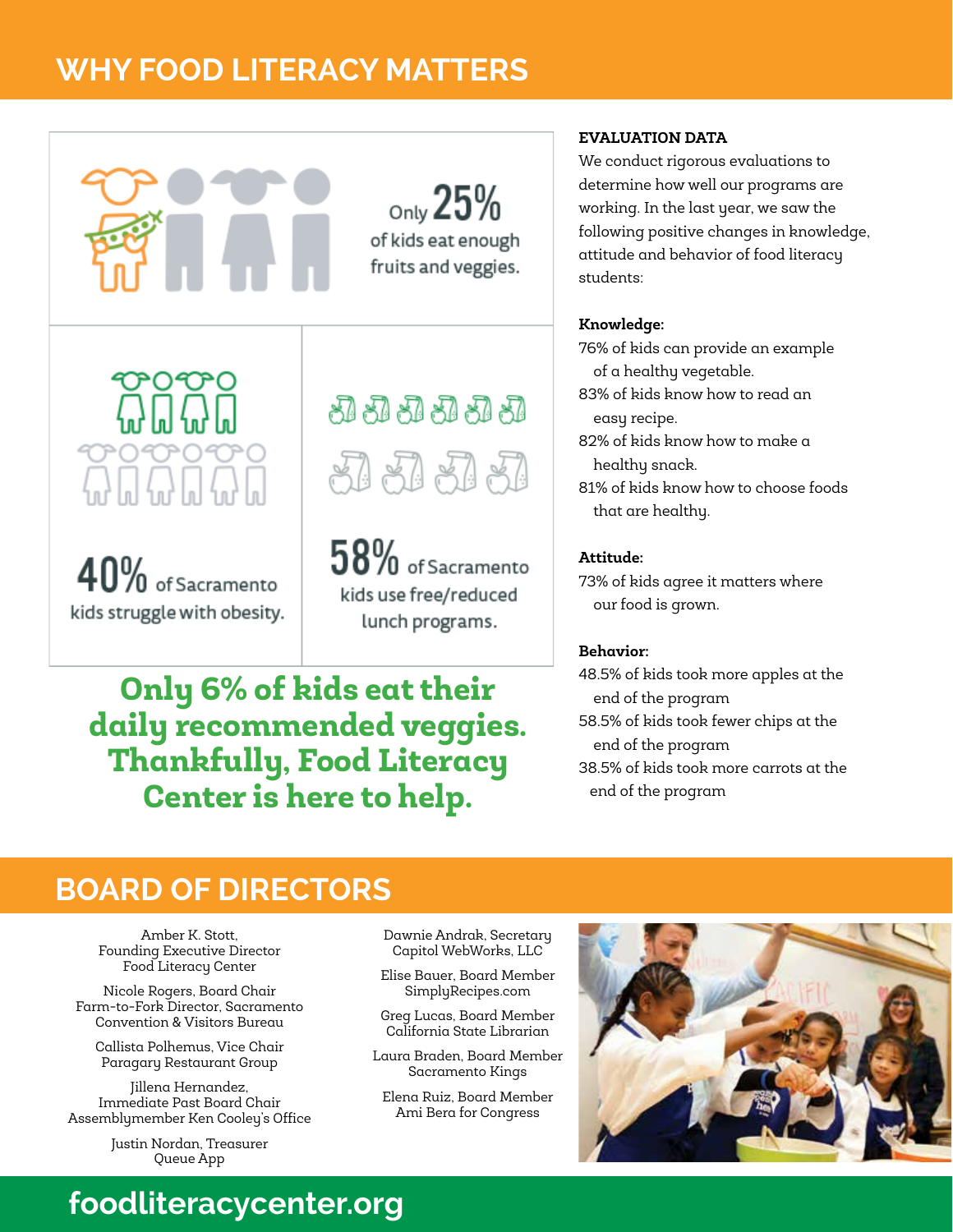### **PROFILE OF A FOOD GENIUS**



Diego Jauregui lives in Sacramento and studies dietetics at CSUS. He attended our intensive 28-hour Food Literacy Academy and is a newly trained Food Genius, certified to lead our classes. Since Diego discovered Food Literacy Center in December 2014, he has donated 126 hours to inspiring kids to eat their veggies!

**Q: What made you want to attend the Food Literacy Academy?** I wanted to be more than a volunteer. I wanted to become a leader in the nutrition field.

#### **Q: Could you tell us one fun tidbit from the course?**

I really enjoyed meeting and interacting with people in the academy. Everyone had something to offer and was passionate about nutrition, which was a nice bolt of energy each week.

#### **Q: What was your favorite aspect of the course?**

My favorite part of the course was the book reading. I had very little knowledge about the entirety of the industry and the author gave me great insight into how broken it was. It made me want to make a difference.

### **FOOD LITERACY ACADEMY**

In 2013, we developed a model to scale our program: our Food Literacy Academy, which trains community members as food literacy instructors. We call them Food Geniuses. In our pilot in 2013, we trained 20 instructors. At the time we were serving 120 kids per year. We completed the pilot in spring 2013 and by the end of summer we had already reached 2,400 kids with our food literacy education!

Today, we reach more than 5,000 kids per year. We have 62 trained Food Geniuses. ar. We have 62<br>



### **VOLUNTEERS**

We rely heavily on the cucumber kindness of community members. For every \$1 you donate, we are able to match it with 40 cents of volunteer service. We have only 4 paid staff—and over 100 active volunteers.

### **We're Growing our Volunteer Network!**

| <b>YEAR</b> | <b>HOURS</b> | <b>VALUE TO US</b> |
|-------------|--------------|--------------------|
| 2013        | 700          | \$16,149           |
| 2014        | 4305         | \$99,316           |
| 2015        | 4836         | \$111,567          |

2014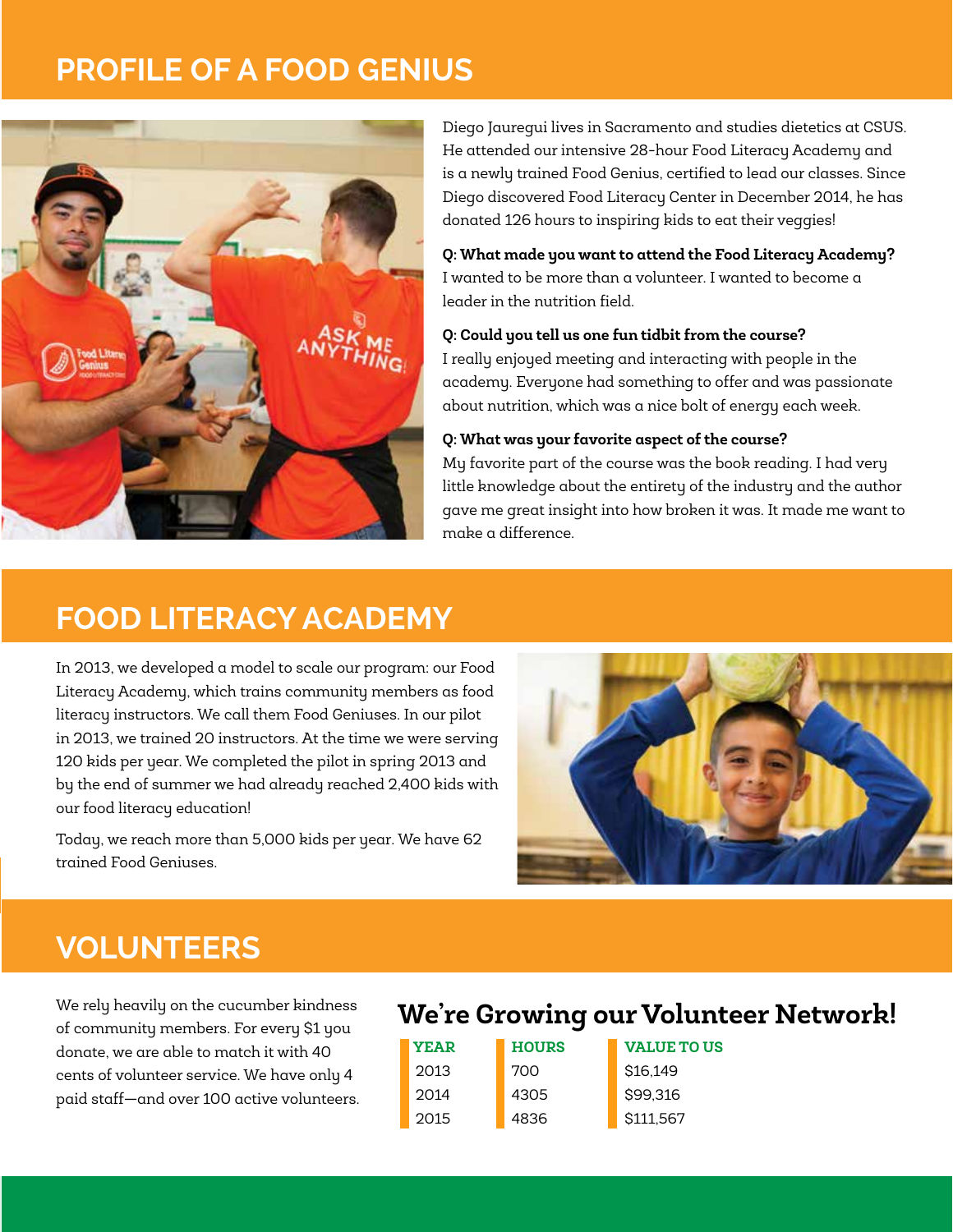### **EDIBLE SCHOOLYARD ACADEMY**  $\overline{2}$ noodmus as



We were pluot pleased to receive scholarships to attend this year's Edible  $\sim$ Schoolyard Academy! We received in-depth training on Alice Waters's team's best practices in inquiry-based, hands-on learning in both kitchen and garden classrooms. Our cohort included members of San Diego-based Sage Garden Project, a glowing green bean example of a successful school kitchen **water of the Growing of American** B and garden program collocated on an elementary school campus.

### **SACRAMENTO FOOD FILM FESTIVAL**



**10** days **910** attendees **\$35,420** raised Over **135**  community partners FROM 201 rý

In our elementary classrooms, we make learning fun. Our food film festival takes this same approach. We bring documentaries to town that haven't been screened in traditional theaters. We pair the films with food, fun and activism.<br>```

As one of only four other food film festivals in the country, ours is uniquely positioned in California's state capital to create action around important food system issues.

Festival founder Catherine Enfield turned the event over to us, donating the entire festival ownership to Food Literacy Center. We're over the mushroom moon in gratitude for her kindness!



### **PARTNER HIGHLIGHTS**

#### **The Honey Agency & Digital Deployment**

We owe our delicious broccoli logo to the creative minds at The Honey Agency, a Sacramento marketing firm that specializes in food and beverage. This year, we partnered up like pea pods to design our new website, which we deem the World's Greatest. Take a look and see for yourself! Bright colors, smiling kids' faces, and all our financials and data just a click away. This website is powerful enough to handle our increased traffic, thanks to the folks at Digital Deployment, who developed and manage the site. Clearly, this is a team that eats its veggies!

#### **Sacramento City Unified School District (SCUSD) Farm to School & Foodservice Department**

The veggie-powered people running SCUSD's school food program are committed to Sacramento kids' health. We serve on the Healthy Foods Taskforce with them, working to increase food literacy programming on district campuses. The department works hot pepper hard on filling its cafeteria salad bars with locally-grown foods like mandarins, rice and other produce. We're proud to work with such kale committed colleagues!

### **foodliteracycenter.org**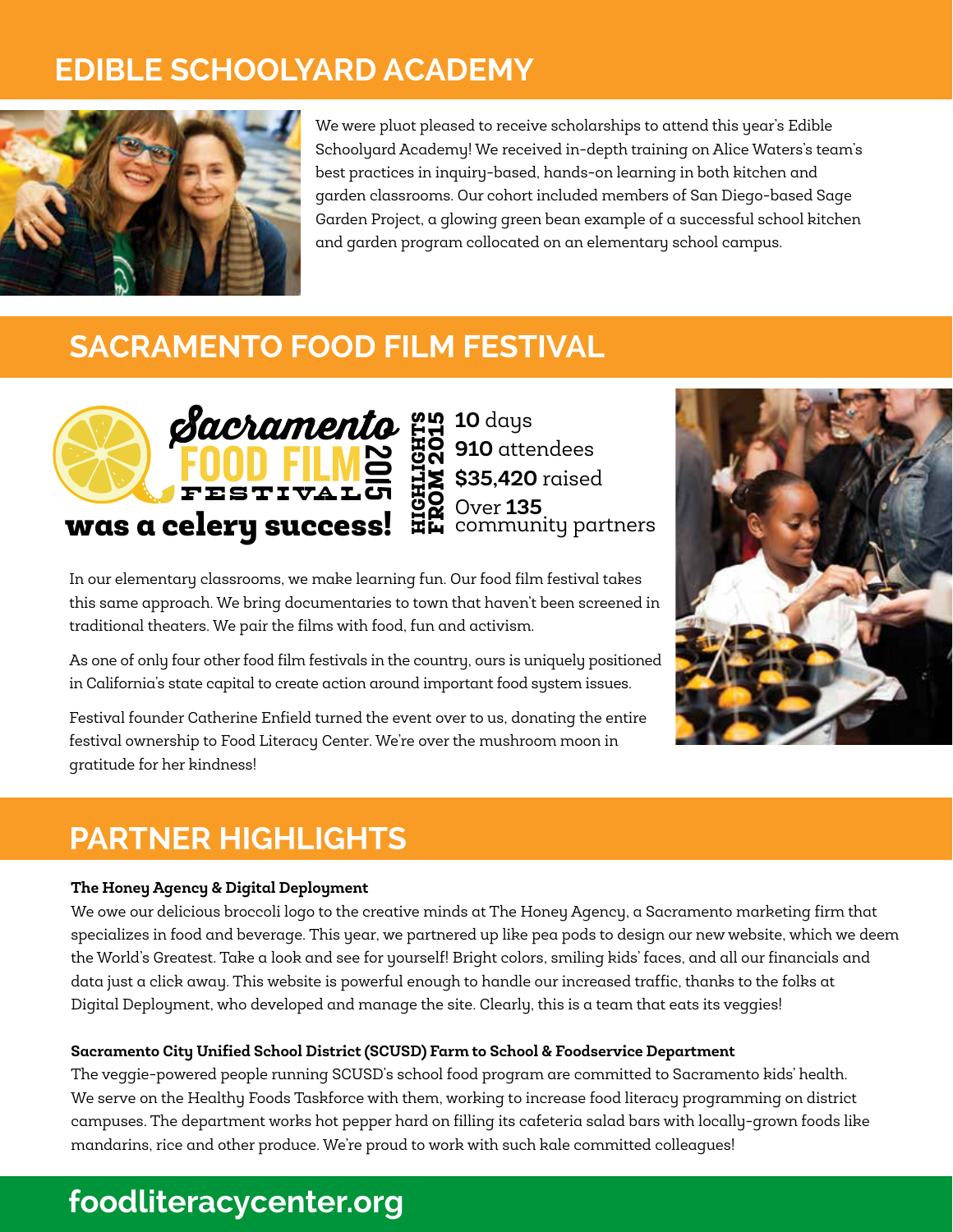### **NATIONAL CHEFS RAISING KALE WITH US**



Dan Barber Jamie Oliver Alice Waters Ann Cooper Nora Pouillon

### **FROM THE KIDS**







- **"Fiber allows us to be great!"**
- **"You can eat every part of a beet!"**
- **"Fast food has more fat."**
- **"Sugar doesn't give us as much energy as whole grains."**
- **"You can put vegetables in burritos!"**
- **"I like cabbage in my burritos because it is purple."**
- **"Seasonal is when you just eat fruit that's grown in a certain time of year."**

**"Beets are made out of iron and keep you strong!"**